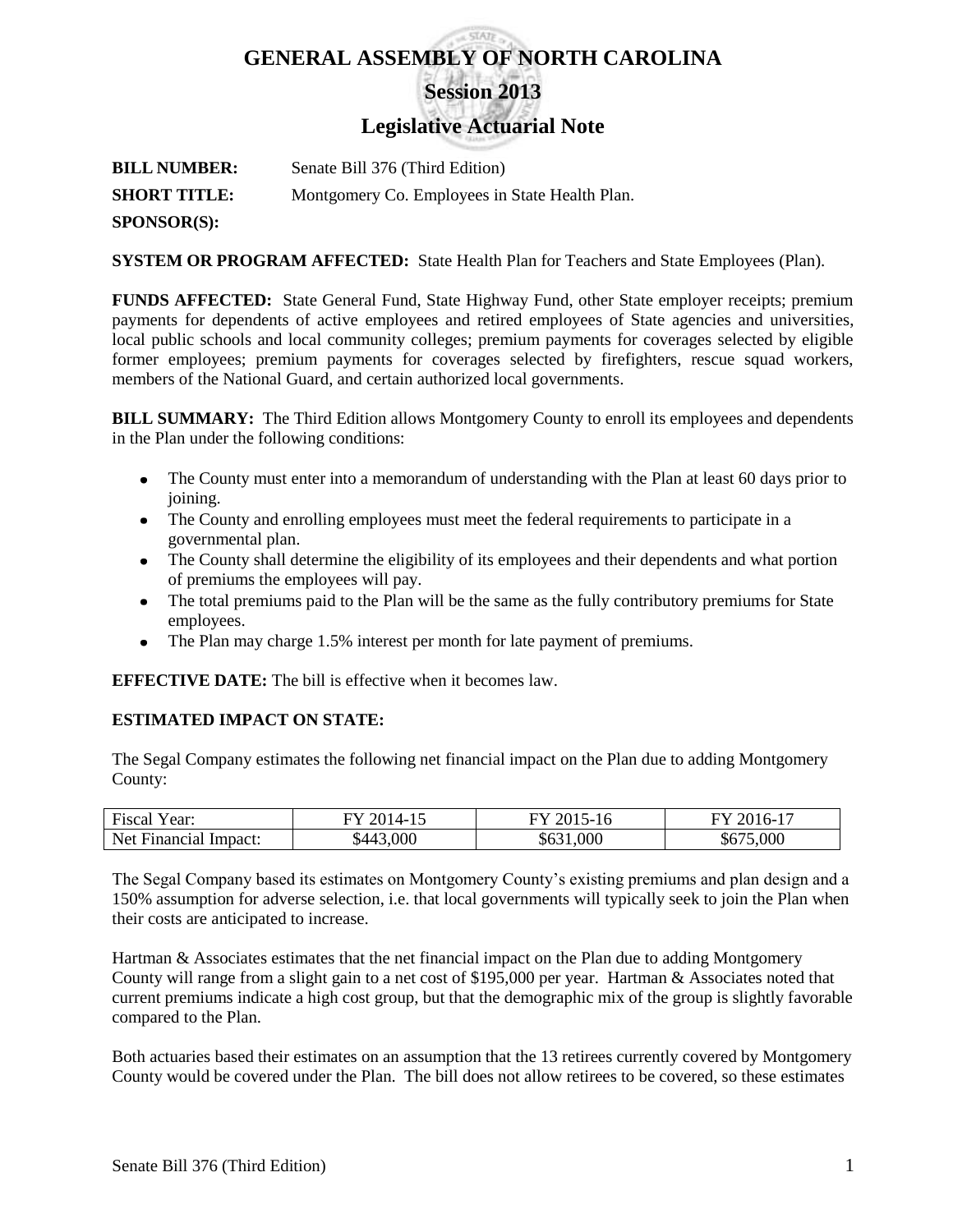overstate the true cost. However, the overstatement is likely to be fairly small since the 13 retirees are a small portion of the 234 total participants.

#### Other Comments on Impact

The additional cost impact of the bill would be expected to impact total premium growth by less than three hundredths of a percent (0.03%). Because the bill does not provide coverage to retirees of Montgomery County, it does not impact the State's liability for Other Post-Employment Benefits (OPEB).

**ASSUMPTIONS AND METHODOLOGY:** The actuarial analyses used by each respective consulting actuary are on file with the Fiscal Research Division. Copies of each respective consulting actuary's analysis, including assumptions, are also attached to the original copy of this Legislative Actuarial note.

Data Submitted by Montgomery County: The Segal Company and Hartman & Associates based their respective analyses in part on a Distribution of Participants schedule submitted by the County. The schedule below reflects the age and sex demographic data for employees and dependents of the County. Complete claims experience data is typically not available for an employer of this size. However, the County did note that the total premiums for its current coverage range from \$510 per month for employee-only coverage to \$995 for employee/children coverage and provided details on the benefits in its current program, which include:

- Co-pays of \$25 for primary care providers (preventive care is free)
- In-network deductibles of \$2,000 per person
- 40% coinsurance for specialist visits and most in-network inpatient and outpatient services up to a maximum of \$6,000 per person
- Prescription drug co-pays for a 30-day supply of \$10 for generics. Participants pay the full cost of brand drugs.

| Distribution of Current Health Plan Participants |                |                         |          |                                |        |              |                |                          |                |          |                                 |             |
|--------------------------------------------------|----------------|-------------------------|----------|--------------------------------|--------|--------------|----------------|--------------------------|----------------|----------|---------------------------------|-------------|
|                                                  |                |                         |          |                                |        |              |                |                          |                |          |                                 |             |
|                                                  |                | <b>Active Employees</b> |          | Dependents of Active Employees |        |              |                | <b>Retired Employees</b> |                |          | Dependents of Retired Employees |             |
| Ages                                             | Male           | Female                  | Total    | Male                           | Female | <b>Total</b> | Male           | Female                   | Total          | Male     | Female                          | Total       |
| $0 - 4$                                          |                |                         | 0        | 2                              |        | 3            |                |                          | 0              |          |                                 | $\mathbf 0$ |
| $5-9$                                            |                |                         |          | 2                              |        | 3            |                |                          |                |          |                                 | 0           |
| $10 - 14$                                        |                |                         | $\Omega$ | $\overline{2}$                 |        | 3            |                |                          | $\Omega$       |          |                                 | 0           |
| 15-19                                            |                |                         | O        | 2                              |        | 3            |                |                          | 0              |          |                                 | 0           |
| 20-24                                            | $\overline{7}$ | 3                       | 10       |                                | 5      | 5            |                |                          | 0              |          |                                 | 0           |
| 25-29                                            | $\overline{7}$ | 10                      | 17       |                                |        | በ            |                |                          | 0              |          |                                 | 0           |
| 30-34                                            | 10             | 16                      | 26       |                                |        |              |                |                          | $\Omega$       |          |                                 | 0           |
| 35-39                                            | 8              | 14                      | 22       |                                |        | በ            |                |                          | $\Omega$       |          |                                 | 0           |
| 40-44                                            | 9              | 21                      | 30       |                                |        |              |                |                          | O              |          |                                 | 0           |
| 45-49                                            | 8              | 19                      | 27       |                                |        | O            |                |                          | 0              |          |                                 | 0           |
| 50-54                                            | 9              | 17                      | 26       |                                |        | ი            | $\overline{2}$ |                          | $\overline{2}$ |          |                                 | 0           |
| 55-59                                            | 7              | 15                      | 22       |                                |        | O            | $\overline{2}$ | 1                        | 3              |          |                                 | $\Omega$    |
| 60-64                                            | $\overline{2}$ | 18                      | 20       |                                |        |              |                | 8                        | 8              |          |                                 | 0           |
| 65-69                                            |                | 3                       | 3        |                                |        |              |                |                          | 0              |          |                                 | 0           |
| 70-74                                            |                |                         |          |                                |        |              |                |                          | $\Omega$       |          |                                 | 0           |
| 75-79                                            |                |                         |          |                                |        |              |                |                          | $\Omega$       |          |                                 | 0           |
| >79                                              |                |                         | 0        |                                |        | 0            |                |                          | $\mathbf 0$    |          |                                 | $\Omega$    |
| Unknown                                          |                |                         | 0        |                                |        | 0            |                |                          | $\mathbf 0$    |          |                                 | $\Omega$    |
| <b>TOTAL</b>                                     | 67             | 137                     | 204      | 8                              | 9      | 17           | 4              | 9                        | 13             | $\Omega$ | $\Omega$                        | 0           |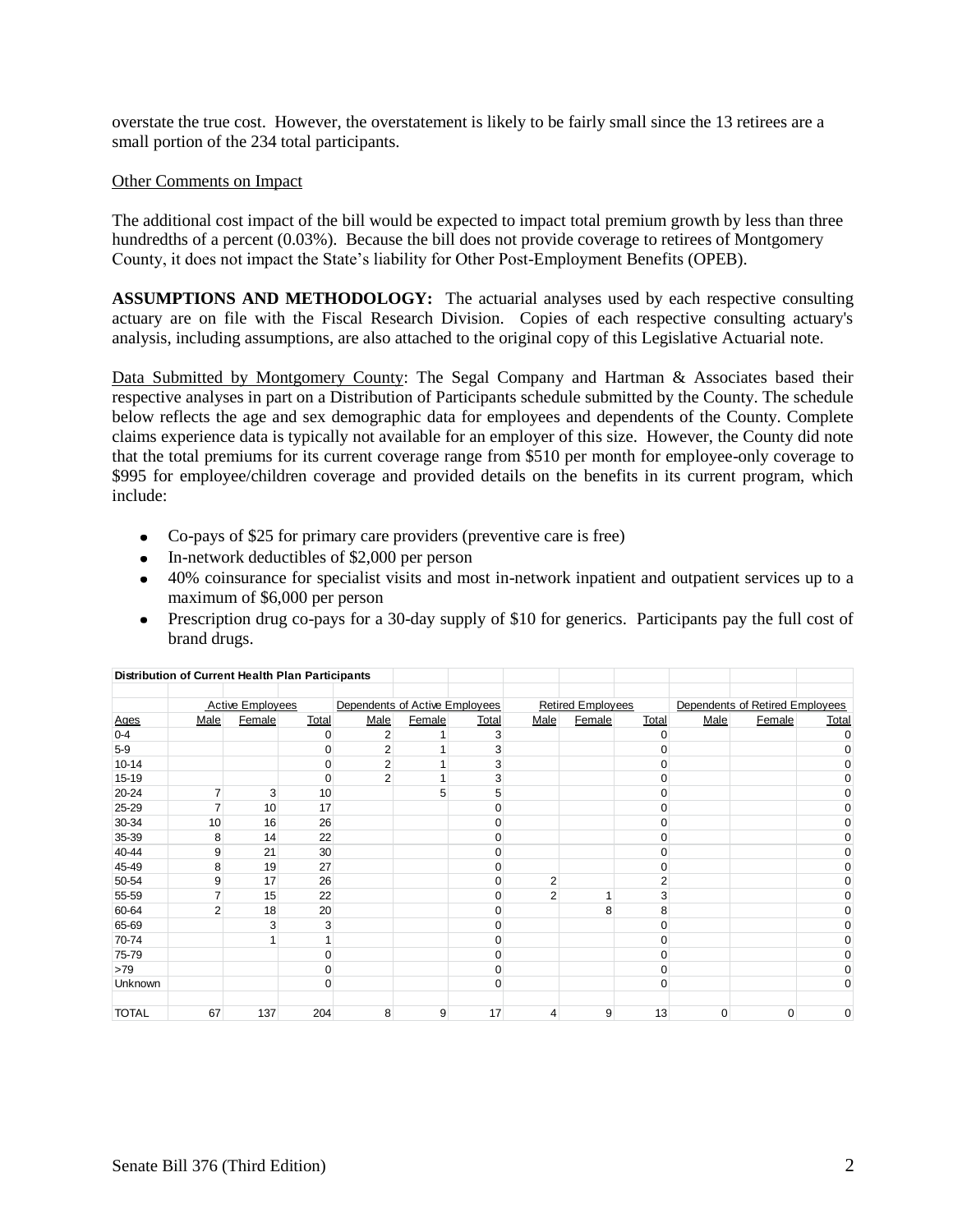#### **Summary Information and Data about the Plan**

The Plan administers health benefit coverage for active employees from employing units of State agencies and departments, universities, local public schools, and local community colleges. Eligible retired employees of authorized employing units may also access health benefit coverage under the Plan. Eligible dependents of active and retired employees are authorized to participate in the Plan provided they meet certain requirements. Employees and retired employees of selected local governments and charter schools may also participate in the Plan under certain conditions. Members of fire, rescue squads, and the National Guard may also obtain coverage under the Plan provided they meet certain eligibility criteria.

The State finances the Plan on a self-funded basis and administers benefit coverage under a Preferred Provider Option (PPO) arrangement, with the exception of many Medicare-eligible retirees who are in fully-insured Medicare Advantage plans. The Plan's receipts are derived through premium contributions, investment earnings and other receipts. Premiums for health benefit coverage are paid by (1) employing agencies for active employees, (2) the Retiree Health Benefit Fund for retired employees, and (3) employees and retirees who participate in a plan with a non-zero premium or who elect dependent coverage. Starting in 2014, benefit and premium changes are typically effective at January 1. The Plan's PPO benefit design includes three alternative benefit levels listed below:

- 1) The "Traditional" 70/30 plan that offers higher out-of pocket requirements in return for lower employee and retiree premiums without needing to complete wellness activities,
- 2) The "Enhanced" 80/20 plan that offers lower out-of-pocket requirements with higher employee and retiree premiums, which can be lowered by completing wellness activities, and
- 3) The Consumer-Directed Health Plan (CDHP) that applies deductibles and co-insurance to all services and offers lower employee and retiree premiums if one completes wellness activities

Medicare-eligible retirees are offered three alternative plans:

- 1) The "Traditional" 70/30 plan as coverage secondary to Medicare for medical services plus a pharmacy benefit plan,
- 2) "Base" Medicare Advantage Prescription Drug Plans (MA-PDPs) from a choice of two carriers, Humana or United Healthcare, that are actuarially equivalent to the "Enhanced" 80/20 Plan and apply in-network out-of-pocket requirements at out-of-network providers
- 3) "Enhanced" MA-PDPs, identical to the "Base" MA-PDPs, except with lower co-pays and higher retiree premiums

The following tables provide a summary of the most common monthly premium rates for the Plan in 2014:

#### **Active Employees and Non-Medicare Retirees**

#### Wellness Plans

|                               |              | <b>Employee/Retiree Share</b> |             |  |
|-------------------------------|--------------|-------------------------------|-------------|--|
|                               | Employer     | Complete All                  | Complete No |  |
|                               | <b>Share</b> | Wellness                      | Wellness    |  |
|                               |              | Activities *                  | Activities  |  |
| Enhanced 80/20 Plan           | \$448.11     | \$13.56                       | \$63.56     |  |
| Consumer-Directed Health Plan | \$448.11     | \$0.00                        | \$40.00     |  |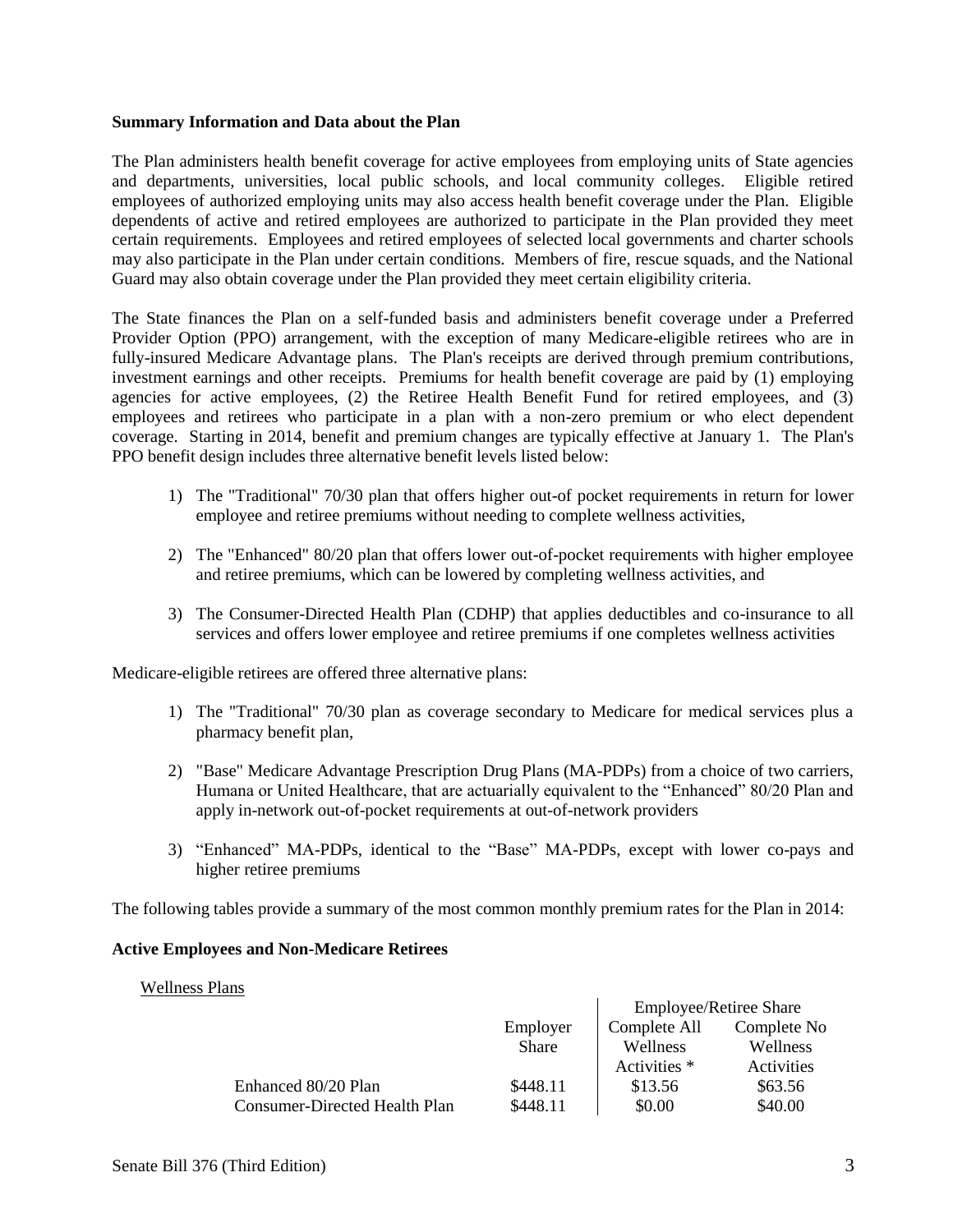| Alternate Plan         |          |                               |
|------------------------|----------|-------------------------------|
|                        | Employer | <b>Employee/Retiree Share</b> |
|                        | Share    |                               |
| Traditional 70/30 Plan | \$448.11 | \$0.00                        |

\* Members receive credits for each activity. We have shown all or none for simplicity.

#### **Medicare Retirees**

| Medicare Advantage Plans    |                       |                               |
|-----------------------------|-----------------------|-------------------------------|
|                             | <b>Employer Share</b> | <b>Employee/Retiree Share</b> |
| MA-PDP Base Plan            | \$348.25              | \$0.00                        |
| <b>MA-PDP</b> Enhanced Plan | \$348.25              | \$33.00                       |
| Alternate Plan              |                       |                               |
|                             | <b>Employer Share</b> | <b>Employee/Retiree Share</b> |
| Traditional 70/30 Plan      | \$348.25              | \$0.00                        |

#### **Dependents**

|                                  | All Dependents are Non-Medicare |             |             |               | One or More Medicare Dependents |             |
|----------------------------------|---------------------------------|-------------|-------------|---------------|---------------------------------|-------------|
|                                  | Enhanced                        | <b>CDHP</b> | Traditional | <b>MA-PDP</b> | <b>MA-PDP</b>                   | Traditional |
|                                  | 80/20                           |             | 70/30       | Base          | Enhanced                        | 70/30       |
| Employee/Retiree<br>$+$ Children | \$272.80                        | \$184.60    | \$205.12    | \$114.50      | \$147.50                        | \$145.94    |
| Employee/Retiree<br>$+$ Spouse   | \$628.54                        | \$475.68    | \$528.52    | \$114.50      | \$147.50                        | \$383.72    |
| Employee/Retiree<br>$+$ Family   | \$666.38                        | \$506.64    | \$562.94    | \$229.00      | \$295.00                        | \$418.10    |

The employer share of premiums for retirees is paid from the Retiree Health Benefit Fund. During FY 2013-14, employers contribute 5.40% of active employee payroll into the Fund. Total contributions for the year are projected to be approximately \$834 million.

# **Financial Condition**

**Projected Results for CY 2014 and CY 2015 –** The following summarizes projected financial results for 2014 and 2015, based on financial experience through December, 2013 and enrollments for January, 2014. The projection assumes an 8.5% annual claims growth trend, benefit provisions and member-paid premiums as currently adopted by the Board, and assumed premium increases in 2015 based on the maximum annual employer premium for FY 2014-15.

|                               | (\$ millions)<br>Projected<br>CY 2014<br>\$838.4 |                      |  |
|-------------------------------|--------------------------------------------------|----------------------|--|
| Net Premium Collections       |                                                  | Projected<br>CY 2015 |  |
| <b>Beginning Cash Balance</b> |                                                  | \$819.9              |  |
| Receipts:                     | \$2,910.7                                        | \$2,996.6            |  |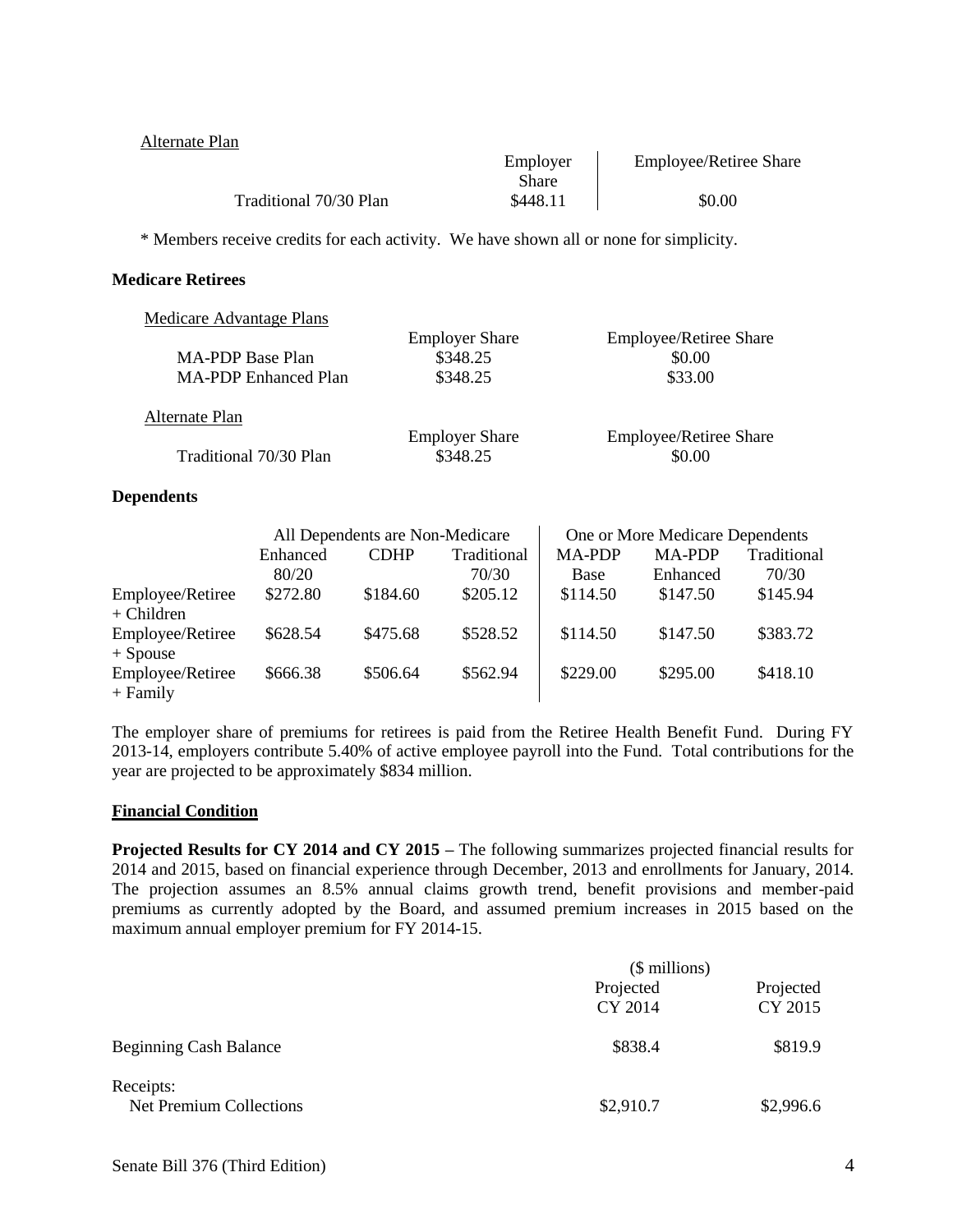| \$36.0    | \$38.0    |
|-----------|-----------|
| \$3.3     | \$3.1     |
| \$2,950.0 | \$3,037.8 |
|           |           |
| \$1,982.2 | \$2,124.5 |
| \$640.2   | \$635.3   |
| \$157.8   | \$196.9   |
| \$188.4   | \$214.4   |
| \$2,968.6 | \$3,171.2 |
| (\$18.6)  | (\$133.4) |
|           |           |

Of the premiums paid in CY 2014, an estimated \$2.0 billion is derived from General Fund sources and an estimated \$0.1 billion is derived from Highway Fund sources.

#### **Other Information**

Additional assumptions include Medicare benefit "carve-outs," cost containment strategies including prior approval for certain medical services, utilization of the "Blue Options" provider network, case and disease management for selected medical conditions, mental health case management, coordination of benefits with other payers, a prescription drug benefit manager with manufacturer rebates from formularies, fraud detection, and other authorized actions by the State Treasurer, Executive Administrator, and Board of Trustees to manage the Plan to maintain and improve the Plan's operation and financial condition where possible. Claim cost trends are expected to increase at a rate of 8.5% annually according to the Plan's consulting actuary. The active population is projected to decline by 1% per year and the retired population is projected to increase by 1% per year.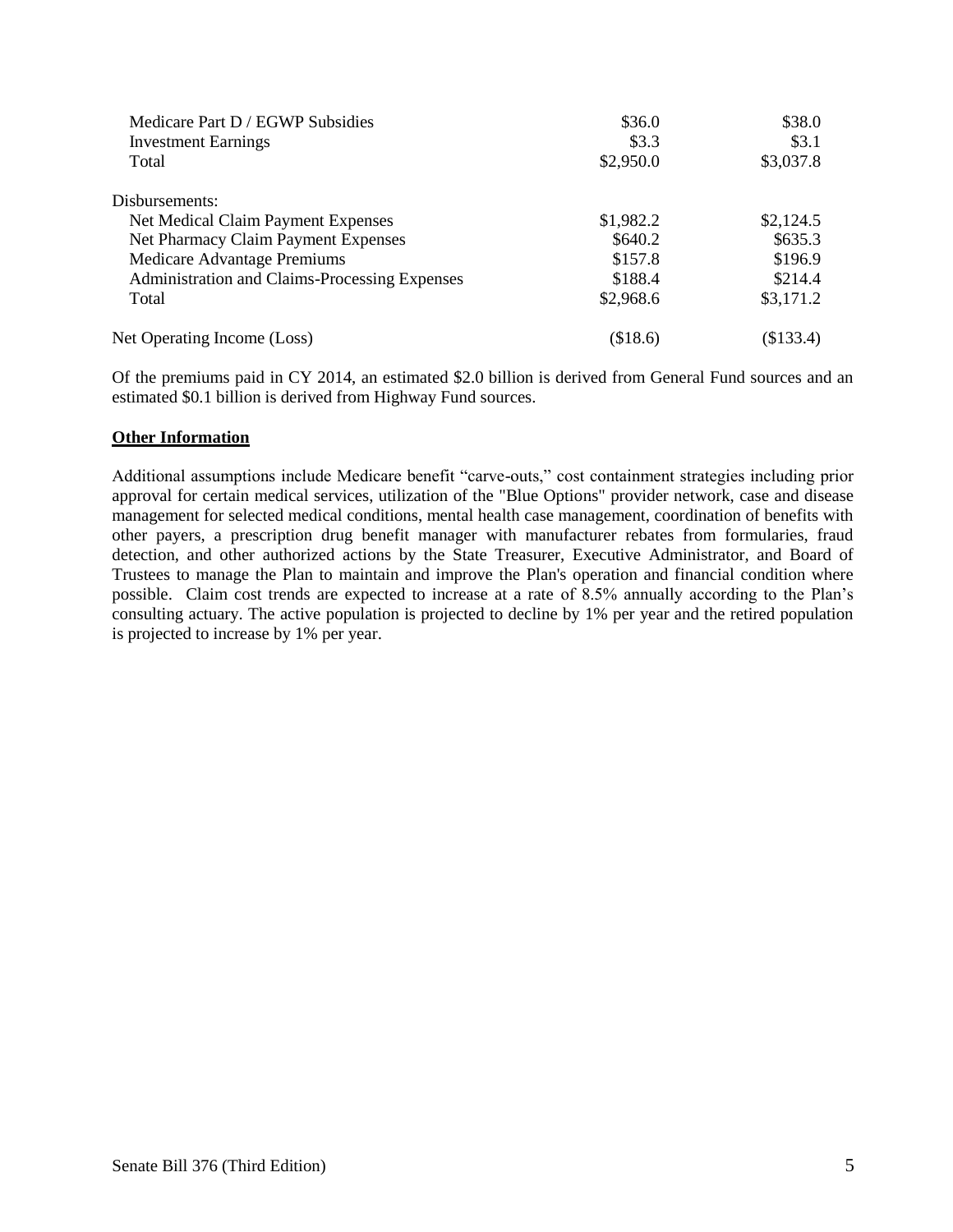# **Enrollment as of January 1, 2014**

|    |                                       |                    |                 |                 |                          |              | <b>Percent</b> |
|----|---------------------------------------|--------------------|-----------------|-----------------|--------------------------|--------------|----------------|
|    |                                       | <b>Traditional</b> | <b>Enhanced</b> | <b>Consumer</b> | <b>Medicare</b>          |              | of             |
| I. | <b>No. of Participants</b>            | 70/30              | 80/20           | <b>Directed</b> | Advantage                | Total        | <b>Total</b>   |
|    | Actives                               |                    |                 |                 |                          |              |                |
|    | Employees                             | 145,741            | 160,388         | 8,432           | $\overline{\phantom{a}}$ | 314,561      | 46.5%          |
|    | Dependents                            | 81,434             | 69,832          | 8,581           |                          | 159,847      | 23.6%          |
|    | Sub-total                             | 227,175            | 230,220         | 17,013          |                          | 474,408      | 70.1%          |
|    | Retired                               |                    |                 |                 |                          |              |                |
|    | Employees                             | 53,590             | 30,249          | 791             | 96,532                   | 181,162      | 26.8%          |
|    | Dependents                            | 6,329              | 3,884           | 299             | 6,851                    | 17,363       | 2.6%           |
|    | Sub-total                             | 59,919             | 34,133          | 1,090           | 103,383                  | 198,525      | 29.3%          |
|    | Other                                 |                    |                 |                 |                          |              |                |
|    | Employees                             | 1,326              | 1,448           | 35              |                          | 2,809        | 0.4%           |
|    | Dependents                            | 830                | 510             | 35              |                          | 1,375        | 0.2%           |
|    | Sub-total                             | 2,156              | 1,958           | 70              |                          | 4,184        | 0.6%           |
|    |                                       |                    |                 |                 |                          |              |                |
|    | Total                                 |                    |                 |                 |                          |              |                |
|    | Employees                             | 200,657            | 192,085         | 9,258           | 96,532                   | 498,532      | 73.6%          |
|    | Dependents                            | 88,593             | 74,226          | 8,915           | 6,851                    | 178,585      | 26.4%          |
|    | <b>Grand Total</b>                    | 289,250            | 266,311         | 18,173          | 103,383                  | 677,117      | 100%           |
|    | <b>Percent of Total</b>               | 42.7%              | 39.3%           | 2.7%            | 15.3%                    | 100.0%       |                |
|    |                                       |                    |                 |                 |                          |              |                |
|    | II. Enrollment by Contract            | <b>Traditional</b> | <b>Enhanced</b> | <b>CDHP</b>     | <b>MA</b>                | <b>Total</b> |                |
|    | Employee Only                         | 154,239            | 153,049         | 5,041           | 96,532                   | 408,861      |                |
|    | Employee Child(ren)                   | 27,169             | 24,228          | 2,077           | 195                      | 53,669       |                |
|    | Employee Spouse                       | 6,685              | 5,630           | 567             | 6,656                    | 19,538       |                |
|    | Employee Family                       | 11,079             | 8,407           | 1,499           |                          |              |                |
|    | Other (e.g. Split Contract)           | 1,485              | 771             | 74              |                          | 2,330        |                |
|    | <b>Total</b>                          | 200,657            | 192,085         | 9,258           | 103,383                  | 484,398      |                |
|    | <b>Percent Enrollment by Contract</b> | <b>Traditional</b> | <b>Enhanced</b> | <b>CDHP</b>     | <b>MA</b>                | <b>Total</b> |                |
|    | Employee Only                         | 76.9%              | 79.7%           | 54.5%           | 93.4%                    | 84.4%        |                |
|    | Employee Child(ren)                   | 13.5%              | 12.6%           | 22.4%           | 0.2%                     | 11.1%        |                |
|    | Employee Spouse                       | 3.3%               | 2.9%            | 6.1%            | 6.4%                     | 4.0%         |                |
|    | Employee Family                       | 5.5%               | 4.4%            | 16.2%           | 0.0%                     | 0.0%         |                |
|    | Other (e.g. Split Contract)           | 0.7%               | 0.4%            | 0.8%            | 0.0%                     | 0.5%         |                |
|    | <b>Total</b>                          | 100.0%             | 100.0%          | 100.0%          | 100.0%                   | 100.0%       |                |
|    |                                       |                    |                 |                 |                          |              |                |
|    | III. Enrollment by Sex                | <b>Traditional</b> | <b>Enhanced</b> | <b>CDHP</b>     | <b>MA</b>                | <b>Total</b> |                |
|    | Female                                | 170,705            | 174,259         | 10,133          | 67,923                   | 423,020      |                |
|    | Male                                  | 118,545            | 92,052          | 8,040           | 35,460                   | 254,097      |                |
|    | <b>Total</b>                          | 289,250            | 266,311         | 18,173          | 103,383                  | 677,117      |                |
|    |                                       |                    |                 |                 |                          |              |                |
|    | <b>Percent Enrollment by Sex</b>      | <b>Traditional</b> | <b>Enhanced</b> | <b>CDHP</b>     | <b>MA</b>                | <b>Total</b> |                |
|    | Female                                | 59.0%              | 65.4%           | 55.8%           | 65.7%                    | 62.5%        |                |
|    | Male                                  | 41.0%              | 34.6%           | 44.2%           | 34.3%                    | 37.5%        |                |
|    | <b>Total</b>                          | 100.0%             | 100.0%          | 100.0%          | 100.0%                   | 100.0%       |                |
|    |                                       |                    |                 |                 |                          |              |                |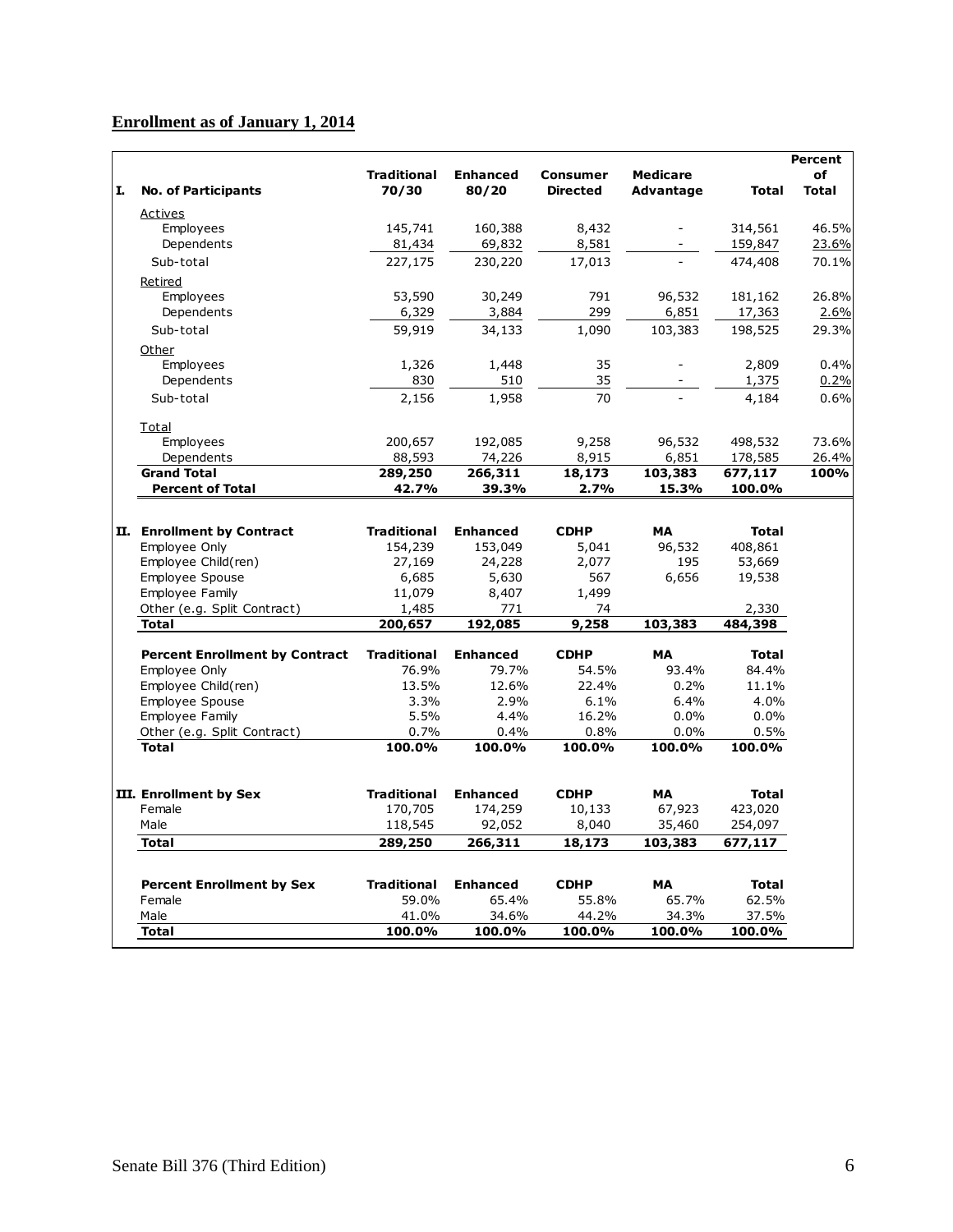| <b>IV.</b> Enrollment by Age                           | <b>Traditional</b> | <b>Enhanced</b> | <b>CDHP</b> | <b>MA</b>                   | <b>Total</b> |  |
|--------------------------------------------------------|--------------------|-----------------|-------------|-----------------------------|--------------|--|
| 24 & Under                                             |                    | 61,793          |             |                             |              |  |
|                                                        | 76,689             |                 | 6,901       | 14                          | 145,397      |  |
| 25 to 44                                               | 80,007             | 70,332          | 5,155       | 344                         | 155,838      |  |
| 45 to 54                                               | 49,210             | 53,187          | 3,236       | 1,328                       | 106,961      |  |
| 55 to 64                                               | 50,478             | 74,807          | 2,712       | 1,821                       | 129,818      |  |
| 65 & Over                                              | 32,866             | 6,192           | 169         | 99,876                      | 139,103      |  |
| <b>Total</b>                                           | 289,250            | 266,311         | 18,173      | 103,383                     | 677,117      |  |
|                                                        |                    |                 |             |                             |              |  |
|                                                        |                    |                 |             |                             |              |  |
| <b>Percent Enrollment by Age</b>                       | <b>Traditional</b> | <b>Enhanced</b> | <b>CDHP</b> | MA                          | <b>Total</b> |  |
| 24 & Under                                             | 26.5%              | 23.2%           | 38.0%       | 0.0%                        | 21.5%        |  |
| 25 to 44                                               | 27.7%              | 26.4%           | 28.4%       | 0.3%                        | 23.0%        |  |
| 45 to 54                                               | 17.0%              |                 | 17.8%       | 1.3%                        | 15.8%        |  |
|                                                        |                    | 20.0%           |             |                             |              |  |
| 55 to 64                                               | 17.5%              | 28.1%           | 14.9%       | 1.8%                        | 19.2%        |  |
| 65 & Over                                              | 11.4%              | 2.3%            | 0.9%        | 96.6%                       | 20.5%        |  |
| <b>Total</b>                                           | 100.0%             | 100.0%          | 100.0%      | 100.0%                      | 100.0%       |  |
|                                                        |                    |                 |             |                             |              |  |
| V. Retiree Enrollment by Category                      |                    |                 |             | <b>Employee Dependents</b>  | <u>Total</u> |  |
| Non-Medicare Eligible                                  |                    |                 | 54,826      | 9,292                       | 64,118       |  |
| Medicare Eligible in Traditional 70/30                 |                    |                 | 29,803      | 1,220                       | 31,023       |  |
| Medicare Eligible in Base Medicare Advantage Plans     |                    |                 | 62,843      | 2,633                       | 65,476       |  |
| Medicare Eligible in Enhanced Medicare Advantage Plans |                    |                 | 33,689      | 4,218                       | 37,907       |  |
| <b>Total</b>                                           |                    |                 | 181,161     | 17,363                      | 198,524      |  |
|                                                        |                    |                 |             |                             |              |  |
|                                                        |                    |                 |             |                             |              |  |
| <b>Percent Enrollment by Category (Retiree)</b>        |                    |                 |             | <b>Employee Dependents</b>  | <b>Total</b> |  |
| Non-Medicare Eligible                                  |                    |                 | 30.3%       | 53.5%                       | 32.3%        |  |
| Medicare Eligible in Traditional 70/30                 |                    |                 | 16.5%       | 7.0%                        | 15.6%        |  |
|                                                        |                    |                 | 34.7%       |                             |              |  |
| Medicare Eligible in Base Medicare Advantage Plans     |                    |                 |             | 15.2%                       | 33.0%        |  |
| Medicare Eligible in Enhanced Medicare Advantage Plans |                    |                 | 18.6%       | 24.3%                       | 19.1%        |  |
| <b>Total</b>                                           |                    |                 | 100.0%      | 100.0%                      | 100.0%       |  |
| VI. Enrollment By Major Employer Groups                |                    |                 |             | <b>Employees Dependents</b> | <b>Total</b> |  |
| <b>State Agencies</b>                                  |                    |                 | 70,922      | 32,938                      | 103,860      |  |
| <b>UNC System</b>                                      |                    |                 | 51,237      | 31,643                      | 82,880       |  |
|                                                        |                    |                 |             |                             |              |  |
| Local Public Schools                                   |                    |                 | 173,477     | 85,054                      | 258,531      |  |
| <b>Charter Schools</b>                                 |                    |                 | 3,056       | 1,766                       | 4,822        |  |
| Local Community Colleges                               |                    |                 | 15,869      | 8,446                       | 24,315       |  |
|                                                        |                    |                 |             |                             |              |  |
| Other                                                  |                    |                 |             |                             |              |  |
| Local Goverments                                       |                    |                 | 1,887       | 965                         | 2,852        |  |
| COBRA/Reduction in Force                               |                    |                 | 917         | 405                         | 1,322        |  |
| Nat. Guard, Fire & Rescue                              |                    |                 | 6           | 4                           | 10           |  |
| Sub-total                                              |                    |                 | 317,371     | 161,221                     | 478,592      |  |
|                                                        |                    |                 |             |                             |              |  |
| Retirement System                                      |                    |                 | 181,162     | 17,363                      | 198,525      |  |
| <b>Total</b>                                           |                    |                 | 498,533     | 178,584                     | 677,117      |  |
|                                                        |                    |                 |             |                             |              |  |
| <b>Percent Enrollment by Major Employer Groups</b>     |                    |                 |             | <b>Employees Dependents</b> | <b>Total</b> |  |
| <b>State Agencies</b>                                  |                    |                 | 14.2%       | 18.4%                       | 15.3%        |  |
| <b>UNC System</b>                                      |                    |                 | 10.3%       | 17.7%                       | 12.2%        |  |
|                                                        |                    |                 |             |                             |              |  |
| Local Public Schools                                   |                    |                 | 34.8%       | 47.6%                       | 38.2%        |  |
| Charter Schools                                        |                    |                 | 0.6%        | 1.0%                        | 0.7%         |  |
|                                                        |                    |                 | 3.2%        | 4.7%                        | 3.6%         |  |
| Local Community Colleges                               |                    |                 |             |                             |              |  |
| Other                                                  |                    |                 |             |                             |              |  |
|                                                        |                    |                 |             |                             |              |  |
| Local Goverments                                       |                    |                 | 0.4%        | 0.5%                        | 0.4%         |  |
| COBRA/Reduction in Force                               |                    |                 | 0.2%        | 0.2%                        | 0.2%         |  |
| Nat. Guard, Fire & Rescue                              |                    |                 | 0.0%        | 0.0%                        | 0.0%         |  |
| Sub-total                                              |                    |                 | 63.7%       | 90.3%                       | 70.7%        |  |
|                                                        |                    |                 |             |                             |              |  |
| Retirement System                                      |                    |                 | 36.3%       | 9.7%                        | 29.3%        |  |
|                                                        |                    |                 |             |                             |              |  |
| <b>Total</b>                                           |                    |                 | 100.0%      | 100.0%                      | 100.0%       |  |